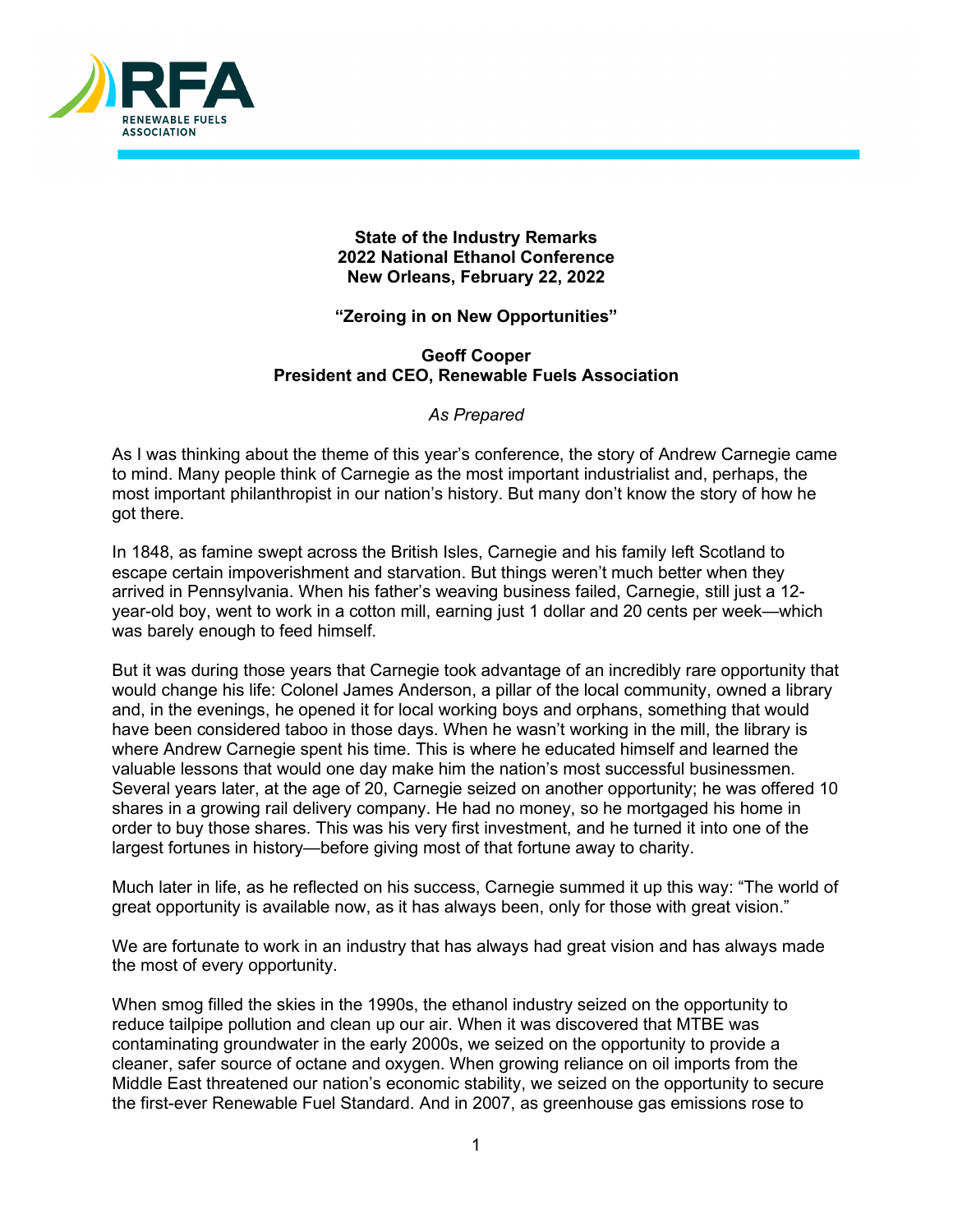record levels, we seized on the opportunity to transform the RFS into a program that required significant growth in the use of lower-carbon fuels like ethanol.

As the ethanol industry has demonstrated time after time, great opportunity is indeed available for those with great vision. And, as I'll explain in a moment, RFA and our partners are now Zeroing in on a New Opportunity unlike any other in the industry's history.

But first, let's take a brief look back at 2021, which turned out to be a year of incredible resilience and recovery for the U.S. ethanol industry.

After the COVID pandemic devastated world energy markets in 2020, U.S. ethanol producers got back on their feet in 2021 and produced 15 billion gallons of low-carbon renewable fuel. That was an 8 percent increase over 2020 and the largest annual volume growth since 2010. The output of distillers grains also rebounded, and production of distillers oil hit a new record of more than 3.8 billion pounds.

The increase in ethanol production in 2021 was driven by surging domestic demand. After COVID-related lockdowns slammed fuel consumption in 2020, Americans emerged in the spring of 2021 eager to travel and return to their normal routines. By summer, U.S. fuel demand had returned to pre-pandemic levels in much of the country.

And at 10.4 percent, ethanol comprised a larger share of U.S. gasoline than ever before, as increased consumption of E15 and E85 continued to pull the average inclusion rate above the so-called E10 blend wall.

U.S. ethanol exports also showed resilience in 2021, even in the face of protectionist trade barriers in key markets like Brazil, China, and Colombia. At 1.24 billion gallons, exports were down a bit from 2020, but still the fifth-highest ever.

The combination of rebounding demand and higher market prices for ethanol and co-products in 2021 resulted in a dramatic increase in the value of the industry's output. In fact, the \$52 billion in gross domestic product generated by the ethanol industry in 2021 was the second-highest ever recorded. And according to a new analysis from the University of Illinois, the industry's profitability in 2021 was the highest in seven years and second-highest in at least 15 years.

In addition, the ethanol industry directly supported 73,000 jobs in manufacturing and agriculture, as well as more than 330,000 indirect and induced jobs across all sectors of the U.S. economy. Those jobs added \$28.7 billion in income for households across the country.

So, while I might stop short of saying 2021 was a fantastic year, I think it is safe to say that 2021 was a pretty good year for the U.S. ethanol market.

It was also an encouraging year for ethanol policy and regulation, as our hard work and persistence finally produced a real opportunity to get the Renewable Fuel Standard back on track.

Just a month after President Joe Biden was sworn in as our nation's 46th president, EPA announced that it was changing its position on the use of small refinery exemptions under the RFS. The agency said that, after careful consideration, it now supported the Tenth Circuit's decision in the *RFA v. EPA* case, in which the court found EPA had vastly exceeded its authority in granting certain small refinery exemptions.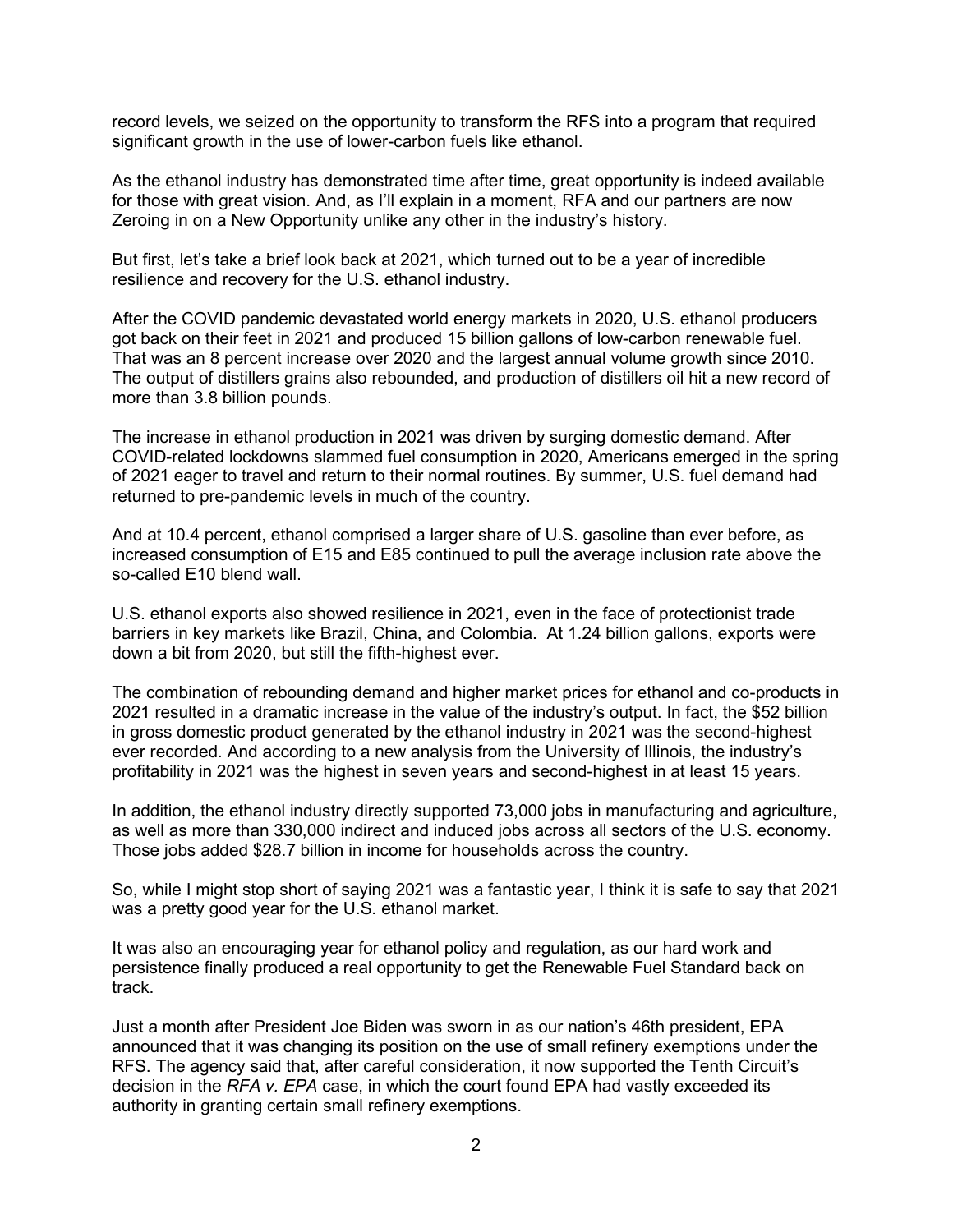In December, EPA proposed to make its new position on SREs official. The agency announced its plans to deny 65 pending SRE petitions and apply the Tenth Circuit decision nationwide moving forward. EPA also announced that if it does grant any SREs in the future, it will reallocate those exempted volumes to ensure that annual RFS standards are maintained. Incidentally, the 65 pending denials represent nearly 3.1 billion gallons of required biofuel blending under the RFS. That's what's at stake here.

But that's not all that's at stake. In response to a separate legal challenge led by RFA, EPA is also revisiting 31 exemptions granted by the Trump administration for compliance year 2018. Those exemptions erased 1.3 billion gallons from the 2018 standards. If EPA also applies the Tenth Circuit decision to those exemptions—as we believe they should—it could result in some or all of that illegally waived volume being restored as well.

So, here we are today—nearly four years after RFA and our partners filed our lawsuit in the Tenth Circuit and two years after the Court ruled in our favor—and we are inches away from finally putting an end to the rampant abuse of the SRE program under the last administration.

None of this would have happened without the vision of the Renewable Fuels Association and our friends at NCGA, NFU, and ACE. We saw an opportunity to put a stop to the SRE nightmare and we seized it.

As you'll hear directly from EPA in a few moments, the agency has also proposed to set the 2022 RFS requirement for conventional renewable fuels at the statutory volume of 15 billion gallons, which we strongly support. This proposal, along with the assurance that SREs won't be used to erode volumes, would—for the first time ever—result in the enforcement of a true 15 billion-gallon requirement, as intended by Congress.

And, at long last, EPA also proposed to restore 500 million gallons of RFS blending requirements that were illegally waived from the 2016 RFS standards during the Obama Administration. Back then, RFA and other groups sued EPA over its misuse of its waiver authority, and in 2017 a federal court found in our favor and ordered EPA to restore the volume. It's taken five years, but EPA under new leadership is finally addressing this issue by adding a supplemental blending requirement to the standards for 2022 and 2023.

Unfortunately, EPA also proposed to retroactively revise the 2020 RFS standards, which were finalized more than two years ago. And this one is a real head-scratcher. Revising the 2020 standards now would unfairly penalize market participants who invested and acted in good faith to comply, while only benefitting those oil refiners who purposely avoided blending sufficient biofuel volumes or purchasing RIN credits during the pandemic.

Refiners say that an adjustment to the 2020 standards is necessary because COVID caused a substantial drop in gasoline and diesel consumption, making it harder for them to blend required volumes of renewable fuel. However, because EPA converts annual volume obligations to percentage standards, the actual renewable fuel volumes required had already adjusted lower with reduced gasoline and diesel consumption.

The bottom line is that a retroactive revision to the 2020 standards would set a dangerous precedent and would be completely inconsistent with the agency's past positions and statements.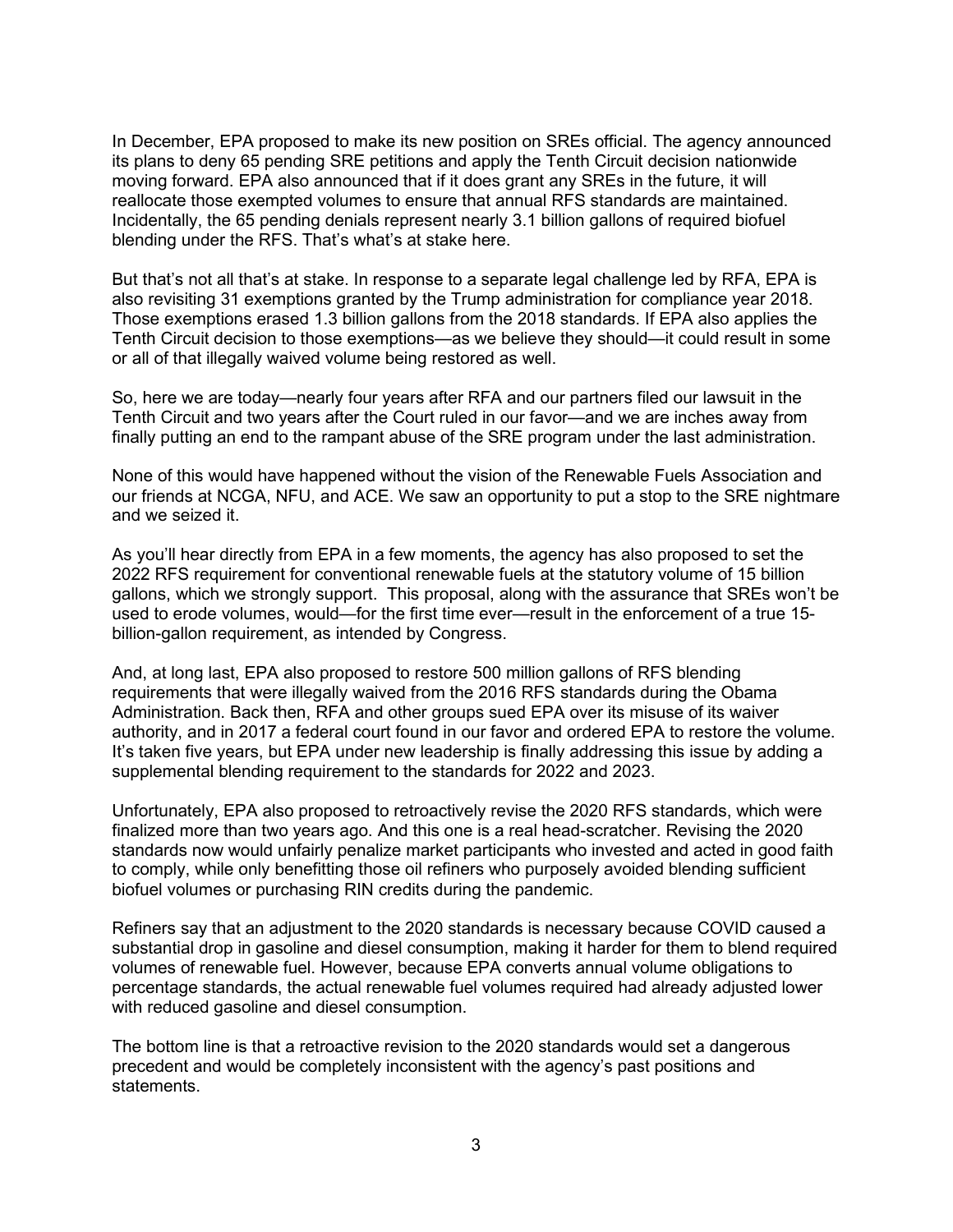But aside from reopening the final 2020 standards, RFA believes EPA's proposals represent an important and long-awaited step toward restoring order, integrity and stability to the Renewable Fuel Standard program--and the Biden Administration deserves credit for that.

So, to provide certainty to the marketplace this year, we are encouraging EPA to expeditiously finalize the 2022 standards, the court-ordered supplemental volume, and the new approach on SREs. At the same time, we are urging them to eliminate the ill-conceived and illegal 2020 revision.

While we won't rest until the final rules are published, at long last and with the unwavering support of the people in this room, things appear to be headed in the right direction for the RFS.

Increased blending of low-cost ethanol under a strong RFS in 2022 wouldn't just be good news for ethanol producers and farmers—it would also be good news for American consumers, who are currently facing the highest energy price inflation since 2008 and feeling pain at the pump with each fill-up.

Resurgent global demand, sluggish output, supply chain woes, and geopolitical tensions pushed crude oil prices to a seven-year high in 2021. Not surprisingly, retail gas prices also hit a sevenyear high. And the average American household spent nearly \$1,000 more for gasoline in 2021 than it did in 2020.

Prices have continued to rise so far in 2022, with oil prices topping \$95 per barrel last week and average retail gas prices hitting \$3.50 a gallon. We haven't seen prices this high since the summer of 2014.

All of this reminds us of an inconvenient reality: We cannot frack our way to low gas prices and energy security. Whether we like it or not, pump prices here in America continue to be influenced by the whims of OPEC, and geopolitical events—like the current situation in Ukraine. Clearly, increased domestic production of crude oil alone is not enough to insulate American consumers from price shocks and volatility at the pump.

In recent weeks, President Biden has been saying, "I'm going to work like the devil to bring gas prices down."

But so far, the administration's efforts to put a lid on gas prices simply haven't worked. They have called upon OPEC to increase the global supply of crude oil; they have called for investigations into anti-consumer behavior by oil companies; they have released oil from the strategic petroleum reserve; and, now, they are looking at suspending the federal gas tax, which pays for maintenance and improvements for our nation's roads and bridges.

Still, crude oil prices continue to rise, and high gas prices continue to bedevil the administration.

On numerous occasions in recent months, RFA has reminded the White House that it is overlooking a key opportunity to immediately provide relief at the pump for American consumers. Allowing retailers to sell higher blends of low-cost ethanol—like E15—would instantly help moderate prices at the pump.

The proof is in the pudding. Today, fuel blenders can buy a gallon of ethanol for about 50 cents less than a gallon gasoline. At retail, E15 is typically 5 to 15 cents cheaper than E10, and we've seen that discount as large as 25 cents in some places in recent weeks. Simply replacing E10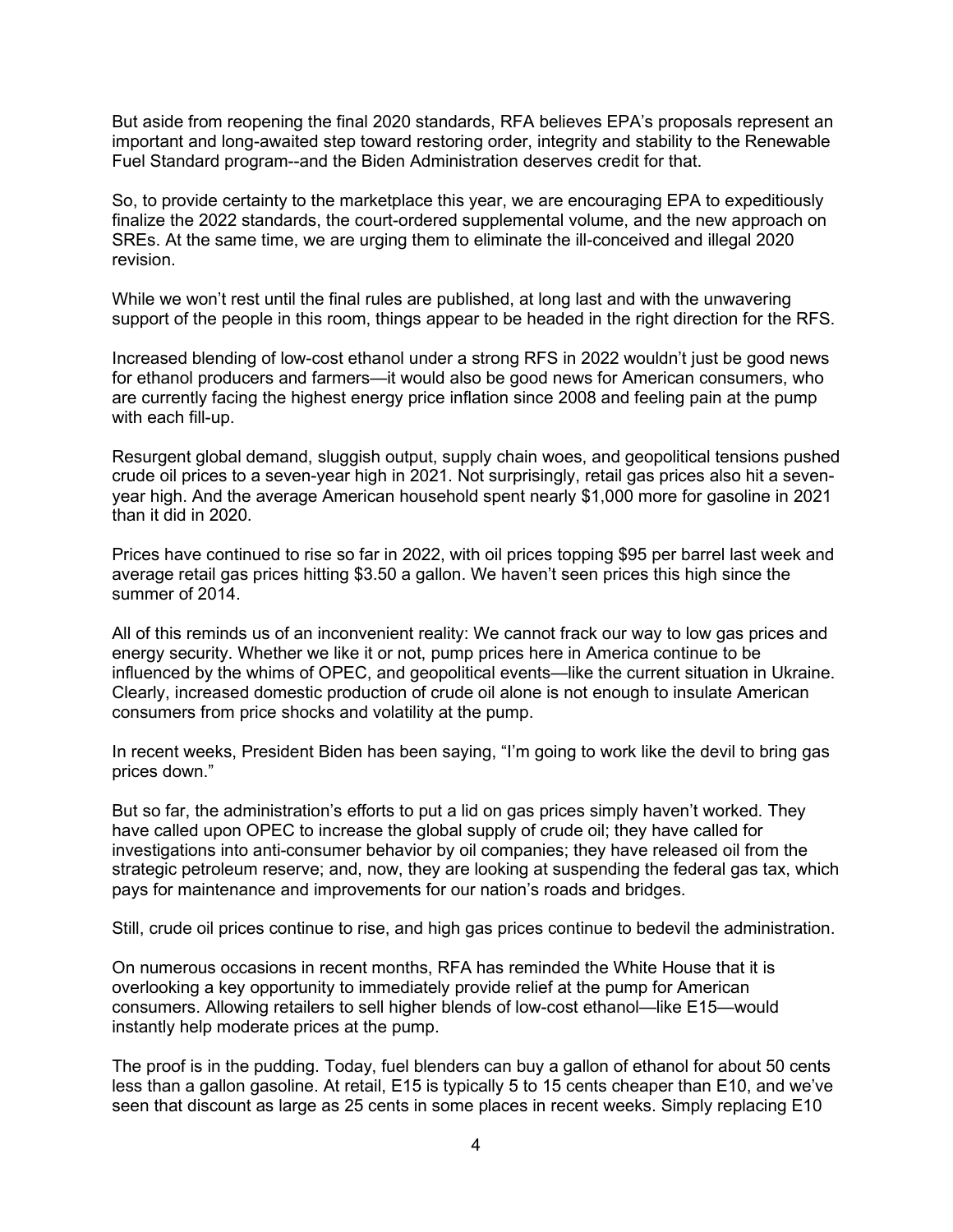with E15 would reduce our nation's spending on gasoline by about \$15 billion, saving the average American household \$125 on its annual gasoline bill.

Make no mistake, the quickest way to lower gas prices would be to restore the ability of retailers to sell E15 year-round and allow them to do it through existing equipment. The Biden administration could make that happen with little more than the stroke of a pen, and we will continue to encourage them to pursue this commonsense strategy for reducing consumer fuel prices in the near term.

But now it's time to zero in on new opportunities for ethanol. It's time to look forward and craft our vision for ethanol's future.

Just as the ethanol industry seized on opportunities to stimulate the rural economy, reduce smog-forming air pollution, and bolster energy security, we now have—right in front of us another great opportunity to provide a solution to one of the world's most daunting challenges: reducing carbon emissions and combatting climate change.

Indeed, the quest to achieve net-zero carbon emissions economy-wide by 2050 may very well be the greatest opportunity for growth and value creation in the industry's history. And we cannot afford to miss this opportunity—not just because it will help our industry grow and thrive, but because the very health of the planet is at stake!

As the leading source of greenhouse gas emissions in the United States, the transportation sector will continue to be the top priority for national decarbonization efforts. Every year, hundreds of millions of cars, trucks, buses, planes, trains, boats and other vehicles spew nearly 2 billion tons of GHG emissions into the atmosphere.

Going from 2 billion tons to zero emissions by 2050 will not be easy—and, I would argue, it simply won't be possible without a much larger role for renewable fuels like ethanol. Now, some would like you to believe that "electrifying everything" is the only way to address this problem; but, for all the reasons we discussed in depth at last year's NEC, there is a growing recognition that liquid fuels will be needed for a very, very long time. We need to take action NOW to decarbonize those fuels! And while we're on the topic, you definitely don't want to miss Bob McNally's comments on the future of liquid fuels this afternoon.

The good news is, ethanol is already halfway down the road to net-zero emissions. According to the Department of Energy's Argonne National Laboratory, typical corn ethanol provides a 44-52 percent GHG savings compared to gasoline. The researchers also found that ethanol's carbon intensity has fallen by 23 percent since 2005, as new technologies and innovation increased the efficiency of every step in the supply chain.

Similarly, researchers affiliated with Harvard University, MIT, and Tufts University concluded that today's corn ethanol offers an average GHG reduction of 46 percent versus gasoline.

And the list goes on. The California Air Resources Board found that the ethanol used in the state in 2020 reduced GHG emissions by an average of 41 percent, and research conducted for RFA by Life Cycle Associates shows that the use of renewable fuels since 2008 has reduced GHG emissions by nearly 1 billion metric tons.

With the rapid emergence of new technologies and more efficient practices, even greater emissions reductions are coming to the ethanol sector very soon, and we are already well on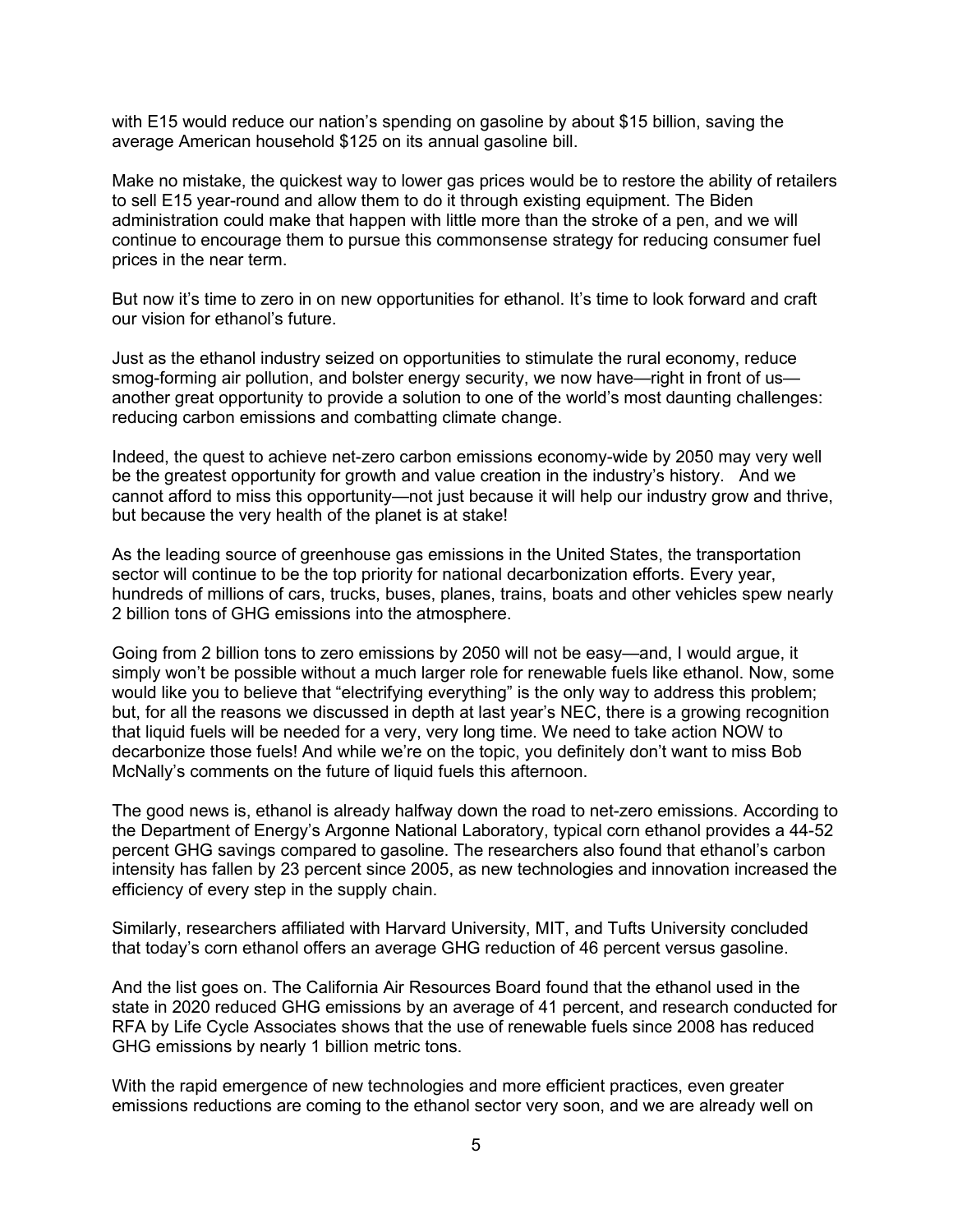our way to producing carbon-neutral liquid fuel. Adoption of carbon capture utilization and storage; the use of biogas and renewable electricity at biorefineries; climate-smart farming practices; and other technologies will take corn ethanol to net-zero emissions in the decades ahead.

In fact, RFA's member companies are so confident about the promise of carbon neutral ethanol that they adopted a resolution last summer to achieve a net-zero carbon footprint, on average, for ethanol by 2050 or sooner. That pledge was memorialized in a letter to President Biden last July, and RFA's members are already taking major steps toward that goal. A little later this morning you are going to hear about a brand new study that lays out the many pathways available to ethanol producers for reaching net zero emissions.

But the light-duty passenger vehicle fleet isn't the only segment of the transportation sector where rapid decarbonization is needed. As I showed earlier, nearly one-quarter of total transportation sector emissions come from medium- and heavy-duty trucks and another 15 percent comes from aircraft, boats and rail. But with new engine technologies and emerging renewable fuel conversion processes, ethanol will soon help reduce carbon emissions from those transportation sources as well. Just ask our friends at ClearFlame and John Deere, or the sustainable aviation fuel pioneers Gevo and LanzaJet, who you'll hear from tomorrow.

And it doesn't end there. With the right chemistry and technology, ethanol can serve not only as a future low-carbon fuel for jets, ocean liners, trucks and farm equipment, but also as the fundamental building block for sustainable chemicals and plastics. In reality, anything you can do with a barrel of crude oil, we can do with a barrel of renewable ethanol. And as you'll hear from Volkswagen at our luncheon today, ethanol is even poised to serve as a leading feedstock for green hydrogen to power fuel cells.

It's been at least 15 years since we've seen this level of innovation and investment in renewable fuels and chemicals. And the new uses and applications for ethanol being developed today were previously unimaginable.

So, what's driving all of this activity and interest? The answer is simple and can be summed up in one word: CARBON.

Governments, businesses, investors, and consumers around the world are demanding sustainable, lower-carbon products—including fuels and chemicals. And ethanol is available here and now at a low cost to meet those demands.

The movement toward low-carbon fuels and chemicals has been picking up speed for several years, but this transition could really kick into high gear with the right mix of policies, regulatory certainty, and investment. Policies that create transparent economic incentives to reduce carbon could open a world of new opportunities for the ethanol industry.

That all starts with the RFS. As the only existing federal law on the books today that requires the use of lower-carbon renewable fuels, the RFS should continue to serve as the bedrock for our nation's decarbonization efforts.

Later this spring or early summer, EPA is expected to propose the RFS volumes for 2023 and possibly beyond. And as many of you know, the law passed by Congress in 2007 only specified volume requirements through 2022. So, EPA does have more discretion in setting future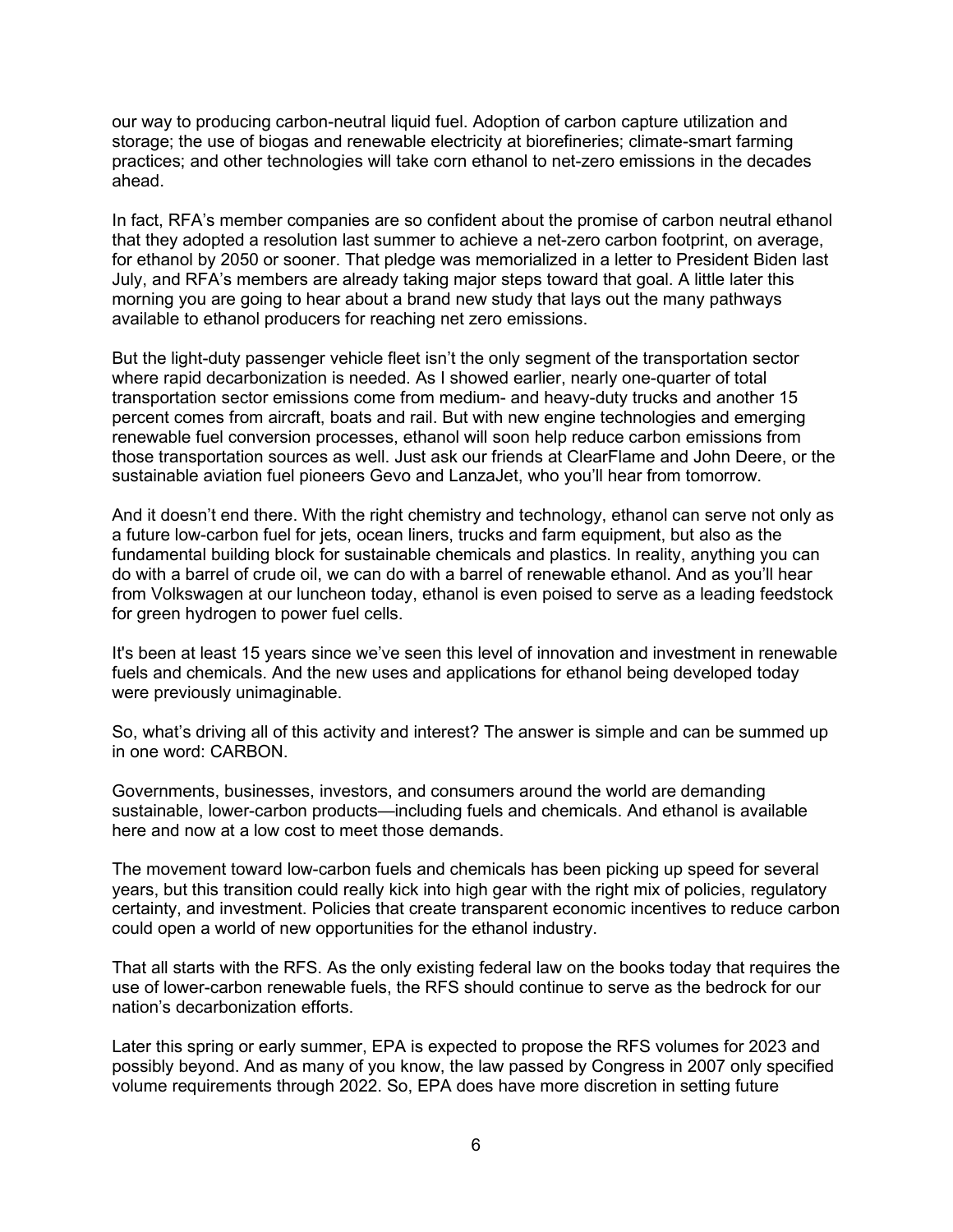volumes—but the agency must also remain faithful to Congress's clear intent that the RFS must drive growth in renewable fuel production and use well beyond 2022.

If our nation's leaders are serious about decarbonization, the only logical path forward for the RFS is to increase the volume requirements and maximize the program's ability to drive carbon reduction in the transportation fuels sector. That's what RFA has been encouraging EPA to do.

In addition, we believe the next chapter of the RFS makes it easier for new low-carbon renewable fuels and feedstocks to participate in the program. EPA has already taken a step toward doing this by proposing to allow the use of bio-intermediates, but more can be done to facilitate innovation and open the door to new pathways and processes.

And while the RFS will continue to serve as the foundational policy for reducing GHG emissions from transportation, getting to net-zero emissions will require additional, complementary policy measures that create market-based incentives for reducing carbon. That's why RFA supports the concept of a national Low Carbon Fuel Standard, and we are working with members of Congress to begin serious discussions around such a policy in 2022.

It's also why we support the Next Generation Fuels Act, introduced last year by Rep. Cheri Bustos of Illinois. That bill would require liquid fuel suppliers to meet certain carbon performance and fuel quality standards, while incentivizing more efficient engine technologies.

Whether it's a Low Carbon Fuel Standard or a High-Octane Low-Carbon program, we believe future decarbonization policies must take a technology-neutral, performance-based approach that focuses on reducing carbon emissions and increasing fuel efficiency—without tipping the scales toward electrification or dictating the use of specific fuels or vehicles.

And that means we have to have science-based, consistent, and transparent lifecycle accounting tools for estimating the carbon footprint of various low-carbon fuel and vehicle options. When it comes to assessing the carbon impacts of our transportation decisions, we simply can't have different rules and different tools for different fuels.

RFA continues to strongly support the use of the Department of Energy's GREET model, which is peer reviewed, accepted worldwide, regularly updated, and is the most robust and authoritative tool for lifecycle carbon accounting. And we have to continue to correct the record and aggressively push back when junk science—like the new study from the University of Wisconsin—is used to make false and inflammatory claims about ethanol's carbon footprint.

A strong RFS in 2023 and beyond; complementary fuel decarbonization policies that are technology-neutral; and intellectually honest, science-based carbon accounting – these are the keys to our success moving forward. Just as Andrew Carnegie said, a world of great opportunity truly is available now. And this is RFA's vision for zeroing in on that opportunity.

Now, it's been suggested that I use too many baseball analogies and anecdotes to illustrate my points, so I'll refrain from doing that this year. Which is fine—unless the players and owners get their act together soon, we may not have baseball this year anyway! So, in closing, and in honor of the Rams' recent Super Bowl win, I'll leave you with a football story instead.

This is a story about a guy who had incredible vision, determination, and confidence in his abilities as a young football player. He always imagined he'd play professional football one day. But he wasn't drafted out of college and he was cut from the Green Bay Packers training camp.